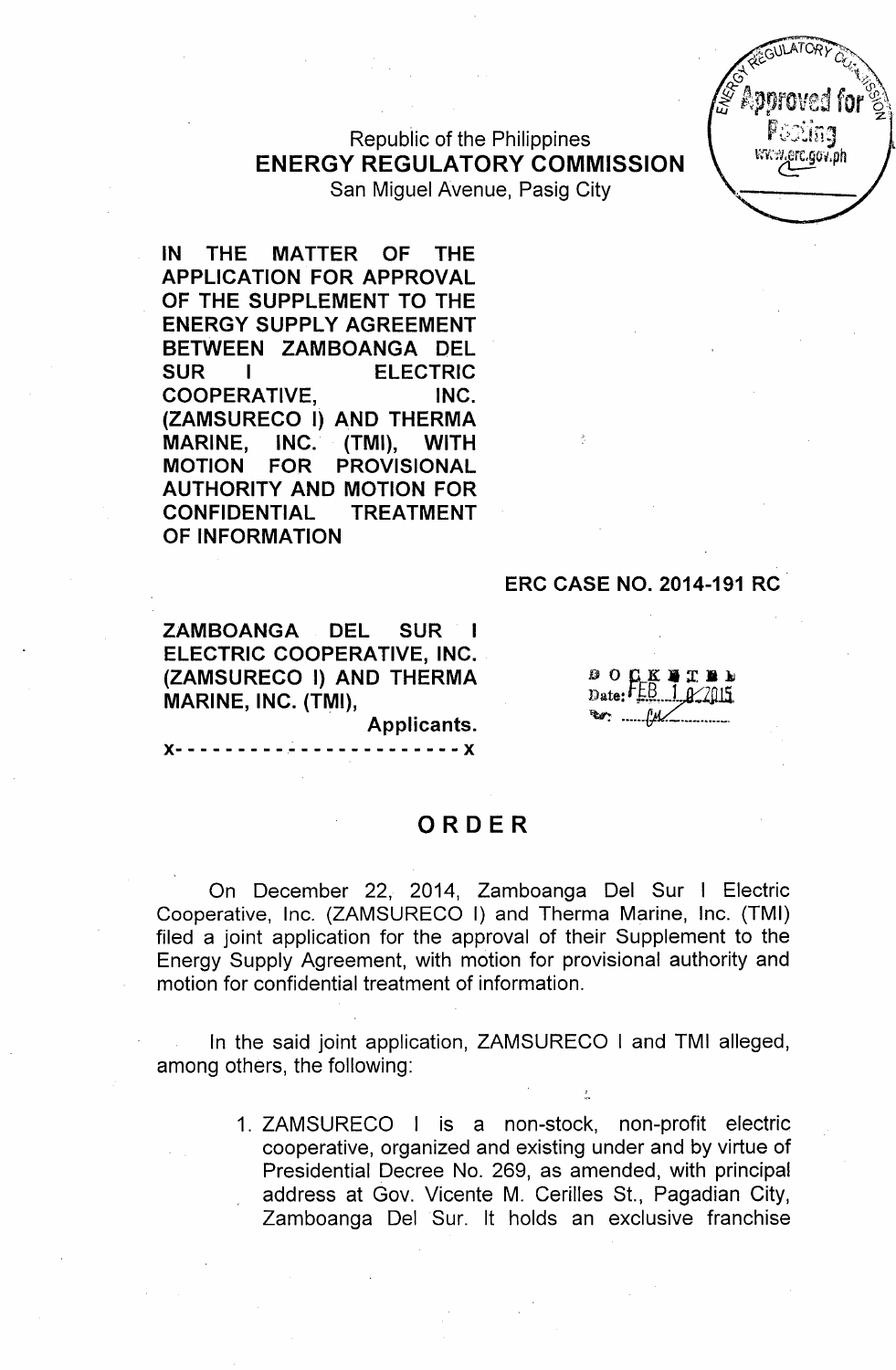issued by the National Electrification Commission to operate an electric light and power distribution service in Pagadian City, and certain municipalities of Zamboanga Del Sur, namely: Aurora, Dimataling, Diñas, Dumalinao, Dumingag, Guipos, Labangan, Lapuyan, Mahayag, Margosatubig, Midsalip, Molave R. Magsaysay, San Miguel, San Pablo, Tabina, Tambulig, Tigbao, Tukuran, Sominot (formerly Don Mariano Marcos), Pitogo, Josefina and Vincenzo Sagum, and the municipality of Don Victoriano in the Province of Misamis Occidental (Franchise Area);

- 2. TMI is a generation company duly organized and existing under the laws of the Republic of the Philippines with principal office address in Mobile 2, Lawis, Sta. Ana, Nasipit, Agusan del Norte. Copies of TMl's Securities and Exchange Commission Certificate of Registration, Articles of Incorporation and By-Laws, General Information Sheet and Audited Financial Statements are attached to the joint application as Annexes "A", "B", "C" and "0," respectively;
	- 2.1 TMI owns and operates the 100 MW Power Barge No. 117 (PB 117) in Nasipit, Agusan Del Norte and the 100 MW Power Barge No. 118 (PB 118) in Maco, Compostela Valley, which it acquired from the Power Sector Assets and Liabilities Management Corporation (PSALM) upon their privatization in accordance with Republic Act No. 9136, otherwise known as the "Electric Power Industry Reform Act of 2001 (EPIRA); and
	- 2.2 TMI is joining ZAMSURECO I as co-applicant in this case in order to assist it in securing approval of the terms and conditions of the Energy Supply Agreement dated 20 June 2011 (ESA),as amended by the Supplement to the Energy Supply Agreement dated 14 October 2014 (Supplement Agreement), entered into by and between ZAMSURECO I and TMI',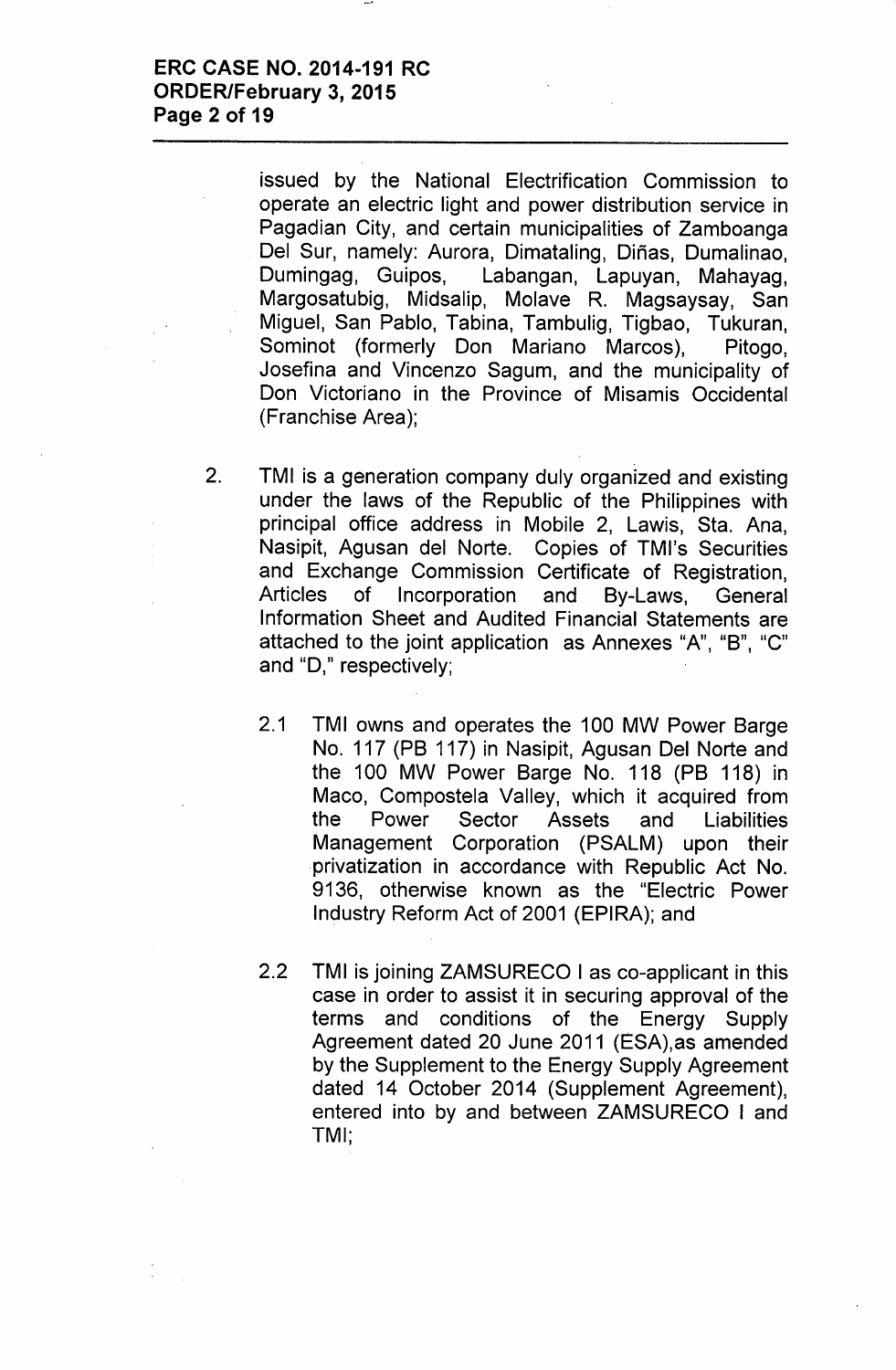# NATURE OF THE APPLICATION

3. The instant joint application seeks approval by the Commission of the ESA, as amended by the Supplement Agreement, entered into by and between ZAMSURECO I and TMI, pursuant to Rule 20 (8) of the Commission's Rules of Practice and Procedure (ERC Rules), and other pertinent rules and regulations.

Copies of the ESA and the Supplement Agreement are attached to the joint application as Annexes "E" and "F", respectively;

## STATEMENT OF FACTS

- 4. ZAMSURECO I currently sources the bulk of its electricity requirements from the Power Sector Assets and Liabilities Management Corporation (PSALM) and the remainder from TMI and Mapalad Power Corporation (MPC).
	- 4.1 On June 20, 2011, ZAMSURECO I entered into an ESA with TMI for the supply of 5MW for a term of three (3) years from Effective Date, or from January 7, 2012 to January 6, 2015 (Original Term). The ESA was approved by the Commission in a Decision dated October 22, 2012 in ERC Case No. 2011-114RC, with the following applicable rates:

| <b>Cost Component</b>          |       | <b>Approved Rates</b>                                                                                                                                                                                             |     |  |  |
|--------------------------------|-------|-------------------------------------------------------------------------------------------------------------------------------------------------------------------------------------------------------------------|-----|--|--|
| Capacity                       | Fee   | 2012                                                                                                                                                                                                              | 278 |  |  |
| (PhP/kW/month)                 |       | 2013                                                                                                                                                                                                              | 296 |  |  |
|                                |       | 2014                                                                                                                                                                                                              | 323 |  |  |
|                                |       | 2015                                                                                                                                                                                                              | 305 |  |  |
| Fixed<br>O&M<br>(PhP/kW/month) | - Fee | 239                                                                                                                                                                                                               |     |  |  |
| Energy Fee (PhP/kWh)           |       | 0.14864                                                                                                                                                                                                           |     |  |  |
| <b>Fuel and Lube Oil Rate</b>  |       | Pass thru cost based on<br>fuel<br>consumption rates of 0.2358 liter/kWh<br>or actual, whichever is lower, for Heavy<br>Fuel Oil (HFO) and 0.0024 liter/kWh or<br>actual, whichever is lower, for Lube Oil<br>'LO |     |  |  |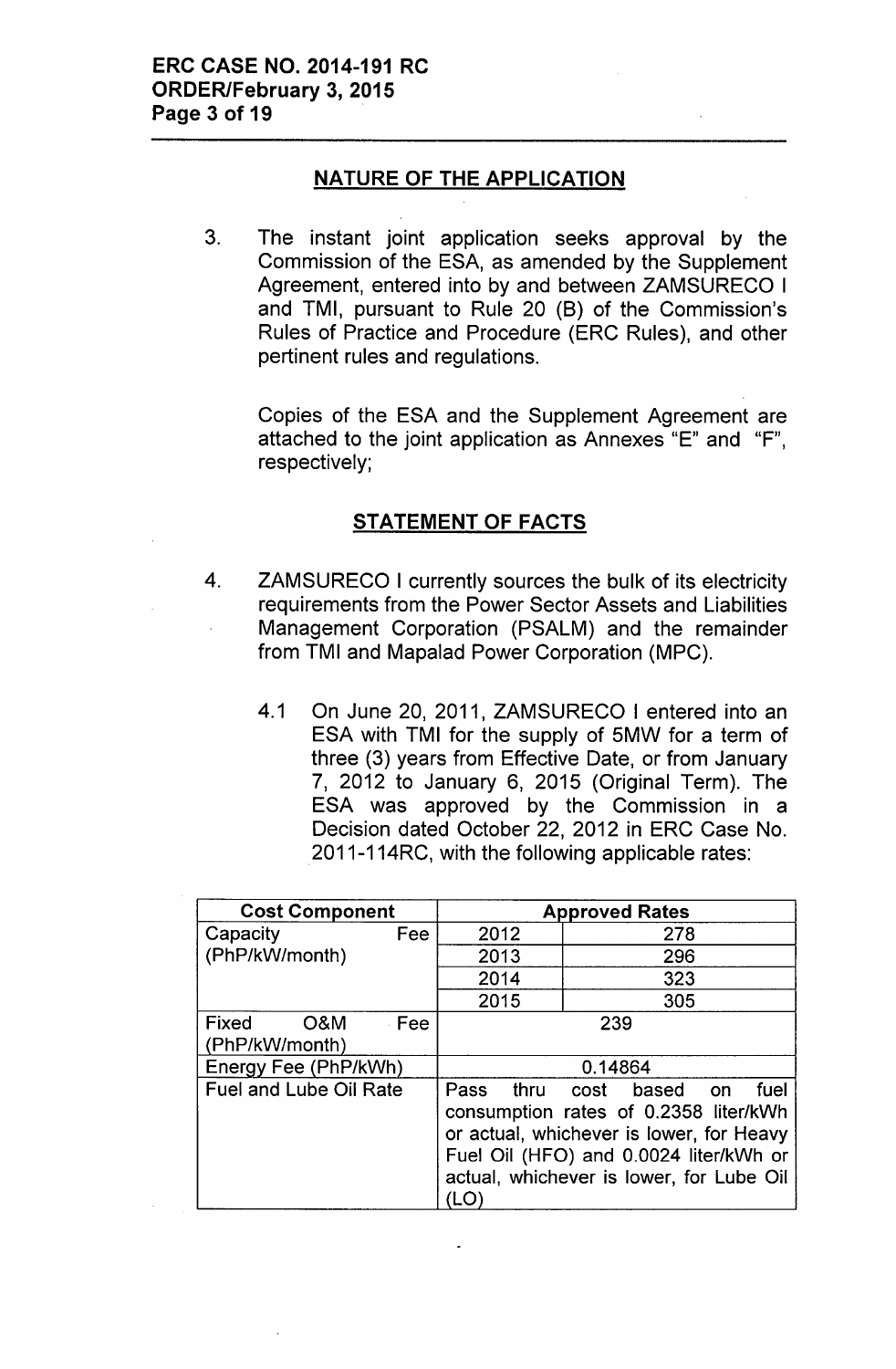| 4.2 Details of ZAMSURECO I's other supply contracts |  |  |
|-----------------------------------------------------|--|--|
| are as follows:                                     |  |  |

|                                           |                                    | <b>DATE OF</b>                                          |             |                                                                                                                                                                           |
|-------------------------------------------|------------------------------------|---------------------------------------------------------|-------------|---------------------------------------------------------------------------------------------------------------------------------------------------------------------------|
| <b>SUPPLIER</b>                           | <b>CONTRACT</b><br><b>CAPACITY</b> | <b>EXECUTION OF</b><br><b>SUPPLY</b><br><b>CONTRACT</b> | <b>TERM</b> | <b>ERC APPROVAL</b>                                                                                                                                                       |
| <b>NPC/PSALM</b>                          |                                    |                                                         |             |                                                                                                                                                                           |
| Mapalad<br>Power Corp.                    | 5MW                                | 4 March 2013                                            | 3 years     | Application<br>for<br>of<br>the<br>approval<br>Energy<br>Supply<br>Agreement<br>filed<br>on 24 April 2013<br>docketed<br>under<br>ERC Case<br>No.<br>2013-83RC            |
| Therma<br>South, Inc.                     | 5MW                                | 18 March 2013                                           | 25 years    | for<br>Application<br>the<br>approval<br>of<br>Energy<br>Supply<br>Agreement<br>filed<br>on 23 May 2014<br>docketed<br>under<br>ERC Case<br>No.<br>2014-064RC             |
| <b>GNPower Ltd.</b><br>Co.                | 24.24MW                            | 21 November<br>2012                                     | 20 years    | for<br>Application<br>the<br>approval<br>of<br>Power<br>Purchase<br>and Sale filed on<br>12 February 2014<br>under<br>docketed<br><b>ERC</b><br>No.<br>Case<br>2014-001RC |
| San Ramon<br>Power, Inc.                  | 5MW                                | 18 July 2014                                            | 25 years    | Pre-filing in<br>process.                                                                                                                                                 |
| <b>King Energy</b><br>Generation,<br>Inc. | 5MW                                | 6 May 2013                                              | 10 years    | For filing.                                                                                                                                                               |

- 5. It is expected that the energy requirements of ZAMSURECO I's customers will significantly increase in the next few years as demonstrated by ZAMSURECO I's Distribution Development Plan ("DDP"), which is hereto attached as Annex "G":
- 6. The expiration of the Contract for the Supply of Electric Energy with PSALM in 2016, as well as the projected increase in the energy requirements of ZAMSURECO I's customers will result in a shortage of the energy available to it and its customers, even with the supply agreements it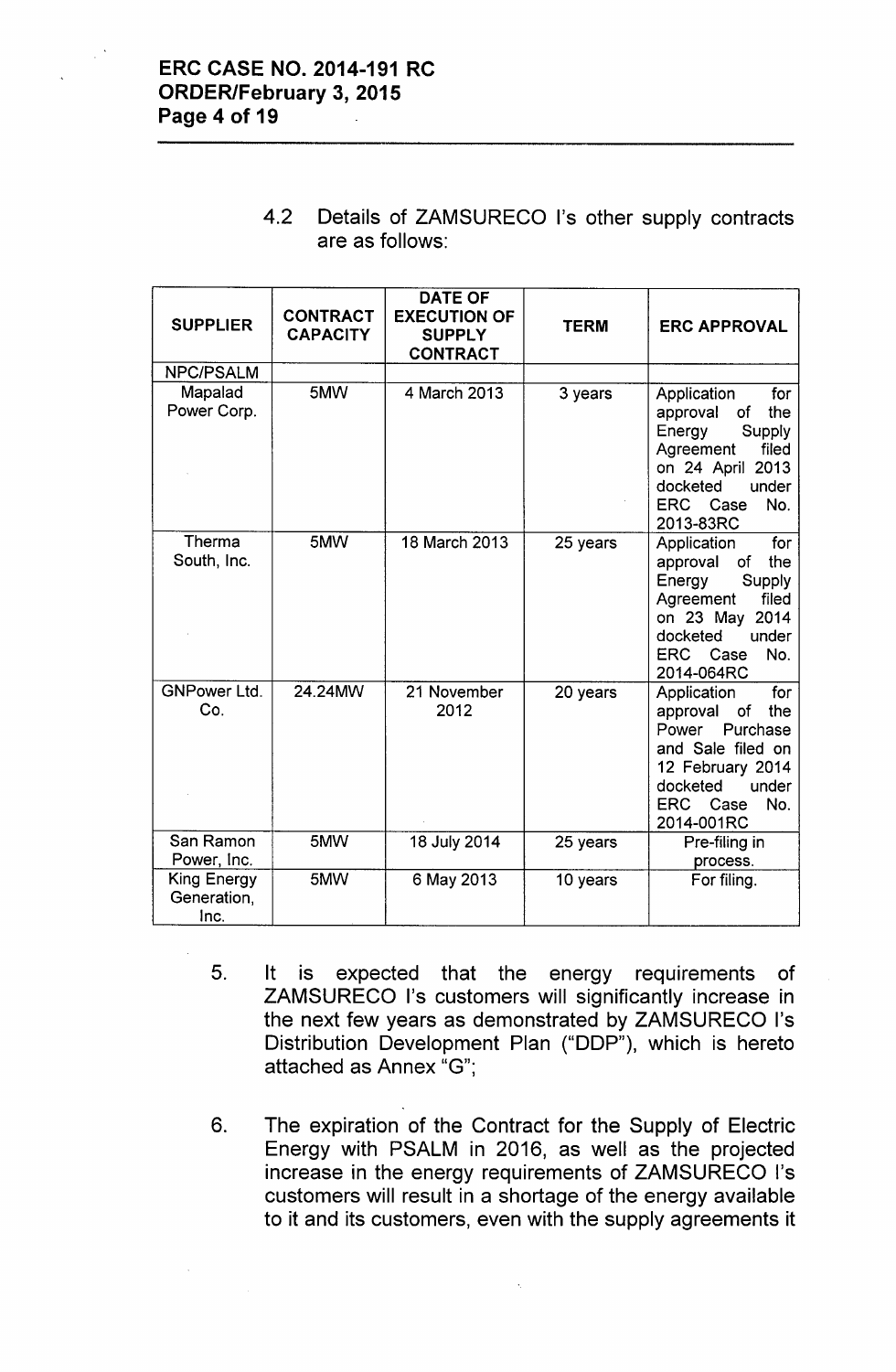executed with GN Power, San Ramon Power, and King Energy;

7. On October 14, 2014, ZAMSURECO I and TMI executed the Supplement Agreement extending the term of the ESA for an additional period of three (3) years from the expiration of the term (Additional Term) and stipulating the rights and obligations of the Parties during the Additional Term, which shall be under the same terms and conditions of the ESA, subject to the following:

## **SALIENT PROVISIONS OF THE ESA AS AMENDED BY THE SUPPLEMENT AGREEMENT**

8. **Additional Term.** The Supplement to the ESA provides that the ESA shall remain in force for an additional period of three (3) years from the expiration of the Original Term, commencing on January 7, 2015 and shall terminate on January 6, 2018 unless either Party sends a written notice of pre-termination to the other Party at least sixty (60) days prior to the end of each contract year. The Supplement to the ESA further provides that it may be terminated effective on the Operations Effective Date defined in the Energy Supply Agreement between ZAMSURECO I and TSI covering the supply of power from the coal-fired power plant of TSI located in Tori! Davao; provided that if Operations Effective Date has not yet occurred by the end of the Additional Term, the ESA shall be automatically renewed on a year-to-year basis, unless earlier- terminated in accordance with the provisions of the ESA. Upon expiration of the Additional Term, and any extensions thereof, the Parties may agree to further extend the term of the Agreement under the same terms and conditions of the ESA, as amended by the Supplement Agreement;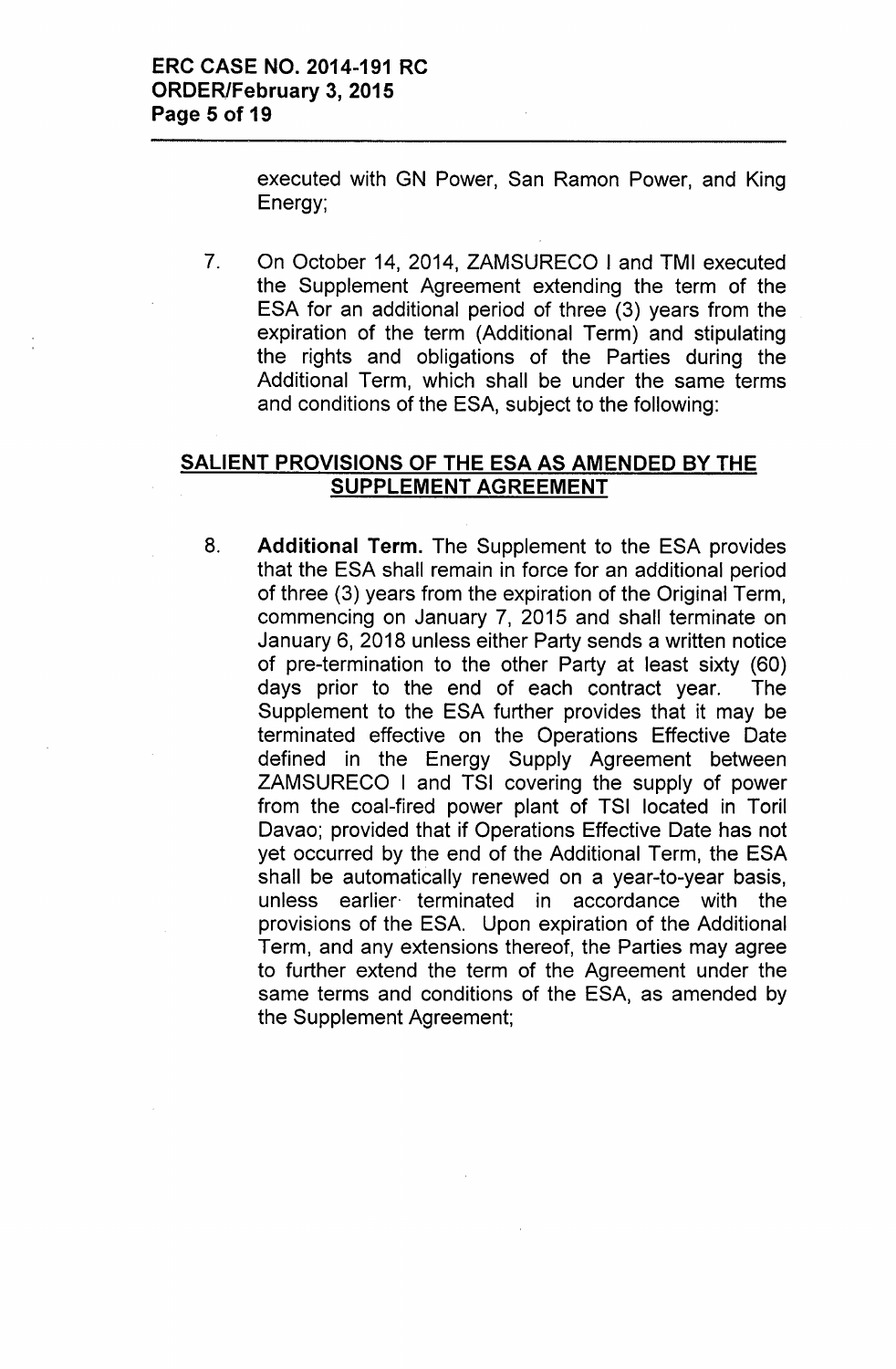9. **Electricity Fees.** Beginning on the expiration of the Original Term, the Electricity Fees shall be computed based on the following values:

|             |           | 2013    | 2014    | 2015    | 2016    | 2017    | 2018    |
|-------------|-----------|---------|---------|---------|---------|---------|---------|
| <b>CF</b>   | PhP/kW/mo | 296     | 323     | 305     | 287     | 268     | 250     |
| <b>FOM</b>  | PhP/kW/mo | 239     | 314     | 314     | 314     | 314     | 314     |
| EF.         | PhP/kWh   | 0.14864 | 0.15245 | 0.15245 | 0.15245 | 0.15245 | 0.15245 |
| <b>HFCR</b> | _/kWh     | 0.23580 | 0.23580 | 0.23580 | 0.23580 | 0.23580 | 0.23580 |
| <b>LOCR</b> | ./kWh     | 0.00240 | 0.00240 | 0.00240 | 0.00240 | 0.00240 | 0.00240 |

The CF and FOM for 2013 to 2015 and the EF for 2013 are based on the Decision of the Honorable Commission dated October 22,2012 in ERC Case No. 2011-114 RC, while the HFCR and LOCR for 2013 to 2015 are based on the Decisions dated November 26, 2012 in ERC Case Nos. 2012-057 RC,<sup>1</sup> 2012-060 RC,<sup>2</sup> 2012-058 RC,<sup>3</sup> 2012-045 RC,<sup>4</sup> 2012-063 RC,<sup>5</sup> 2012-086 RC,<sup>6</sup> 2012-039  $\mathsf{RC}^{(7)}_7$ 2011-126  $\mathsf{RC}^{8}_7$  2011-114  $\mathsf{RC}^{9}$  and 2011-087  $\mathsf{RC}^{10}$  .

<sup>&</sup>lt;sup>1</sup> In the Matter of the Application for Approval of the Energy Supply Agreement (ESA) Between Bukidnon Second Electric Cooperative, Inc. (BUSECO) and Therma Marine, Inc. (TMI), With Prayer For Provisional Authority, Bukidnon Second Electric Cooperative, Inc. (BUSECO), Applicant.

<sup>&</sup>lt;sup>2</sup> In the Matter of the Application for Approval of the Energy Supply Agreement (ESA) Between Camiguin Electric Cooperative, Inc. (CAMELCO) and Therma Marine, Inc. (TMI), With Prayer For Provisional Authority, Camiguin Electric Cooperative, Inc. (CAMELCO), Applicant.

<sup>&</sup>lt;sup>3</sup> In the Matter of the Application for Approval of the Energy Supply Agreement (ESA) Between Cotabato Electric Cooperative, Inc. (COTELCO) and Therma Marine, Inc. (TMI), With Prayer For Provisional Authority, Cotabato Electric Cooperative, Inc. (COTELCO), Applicant.

<sup>&</sup>lt;sup>4</sup>In the Matter of the Application for Approval of the Energy Supply Agreement (ESA) Between Misamis Occidental I Electric Cooperative, Inc. (MOELCI I) and Therma Marine, Inc. (TMI), With Prayer For Provisional Authority, Misamis Occidental I Electric Cooperative, Inc. (MOELCI I), Applicant.

<sup>&</sup>lt;sup>5</sup> In the Matter of the Application for Approval of the Energy Supply Agreement (ESA) Between Misamis Occidental II Electric Cooperative, Inc. (MOELCI II) and Therma Marine, Inc. (TMI), With Prayer For Provisional Authority, Misamis Occidental II Electric Cooperative, Inc. (MOELCI II), Applicant.

In the Matter of the Application for Approval of the Energy Supply Agreement (ESA) Between ZAMBOANGA DEL SUR I ELECTRIC Cooperative, Inc. (ZAMSURECO I) and Therma Marine, Inc. (TMI), With Prayer For Provisional Authority, Sultan KudaratElectric Cooperative, Inc. ~ZAMSURECO I), Applicant.

In the Matter of the Application for Approval of the Energy Supply Agreement (ESA) Between Zamboanga City Electric Cooperative, Inc. (ZAMCELCO) and Therma Marine, Inc. (TMI), With Prayer For Provisional Authority, Zamboanga City Electric Cooperative, Inc. (ZAMCELCO), Applicant.

In the Matter of the Application for Approval of the Energy Supply Agreement (ESA) Between Zamboanga Del Sur II Electric Cooperative, Inc. (ZAMSURECO II) and Therma Marine, Inc. (TMI), With Prayer For Provisional Authority, Zamboanga Del Sur II Electric Cooperative, Inc. (ZAMSURECO), Applican

In the Matter of the Application for Approval of the Energy Supply Agreement (ESA) Betweer Zamboanga Del SurlElectric Cooperative, Inc. (ZAMSURECO I) and Therma Marine, Inc. (TMI), With Prayer For Provisional Authority, Zamboanga Del Sur I Electric Cooperative, Inc. ZAMSURECO I), Applicant.

In the Matter of the Application for Approval of the Energy Supply Agreement (ESA) Between Zamboanga Del Norte Electric Cooperative, Inc. (ZANECO) and Therma Marine, Inc. (TMI), With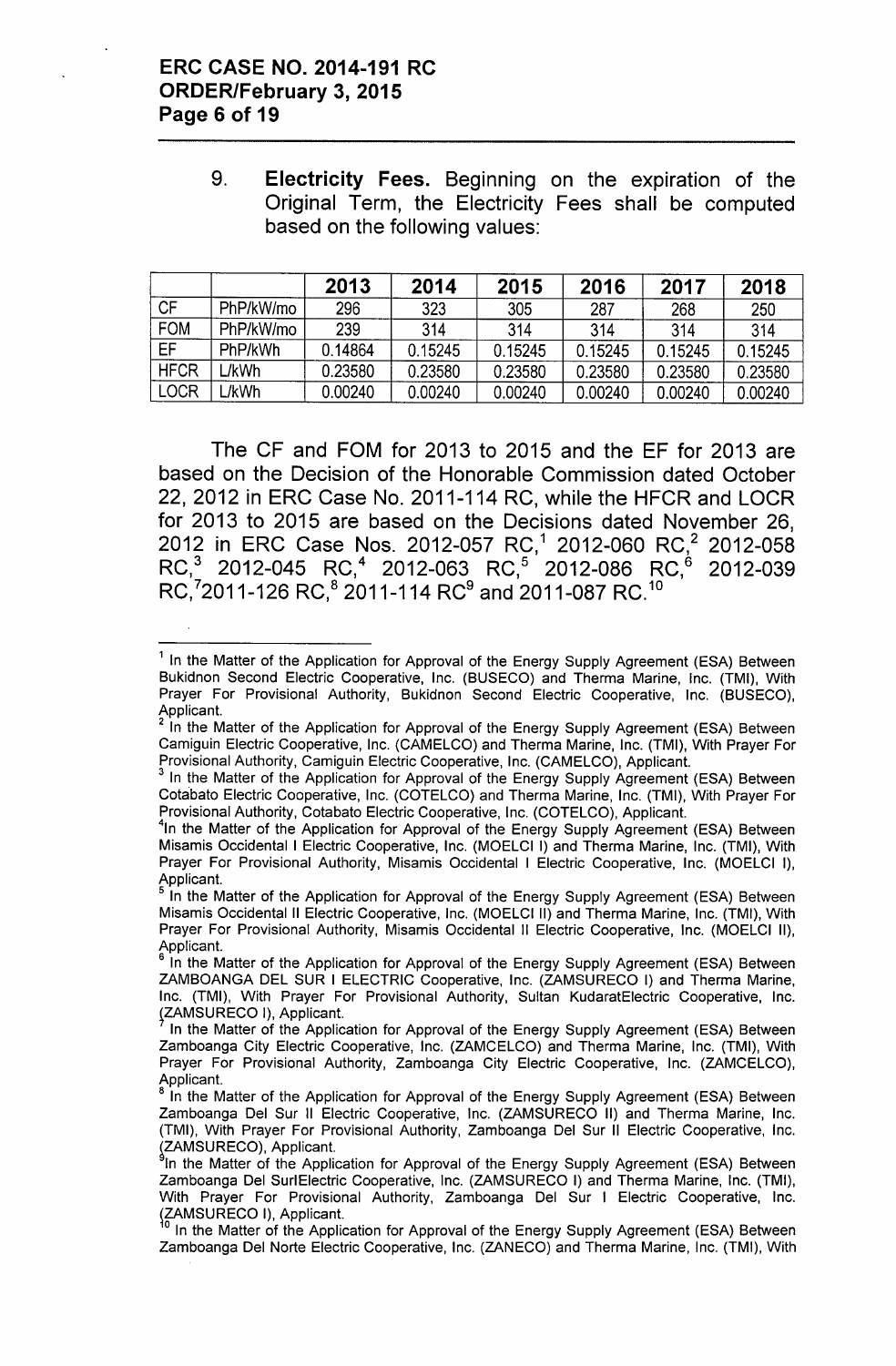9.1 The formula for FC in item 2 (Contract Energy Fee per month) of Schedule III (Contract Energy Fee) of the ESA shall be deemed amended to read as follows:<sup>11</sup>

$$
FC = [CF + (FOM)(IF_f)] BC + \left[ \left( \frac{INS}{12} \right) \frac{BC}{TotalBC} \right]
$$

 $INS = INS_y - INS_1$ 

Where:

- $INS<sub>y</sub>$  = actual insurance cost for the two barges for the current year
- PhP43,035,782.00 for the two barges,  $INS<sub>1</sub> =$ representing insurance cost included in the FOM
- 9.2 Hence, the formula for Contract Energy Fee per Month as provided in the ESA shall be:<sup>12</sup>

$$
CEF = FC + VC
$$

$$
FC = \left[ CF + (FOM)(IF_f) \right] BC + \left[ \left( \frac{INS}{12} \right) \frac{BC}{TotalBC} \right]
$$

 $VC = [(EF)(IF_{v}) + FLR]ED_{m}$ 

For calendar month  $m = 1, 2, ..., 12$ 

Where:

| CEF = |              | Contract Energy Fee in Php                                                         |
|-------|--------------|------------------------------------------------------------------------------------|
| EF    | $=$          | Energy Fee (before adding the applicable VAT) for<br>the Billing Period in Php/kWh |
| FC    | $\mathbf{r}$ | Fixed charge per month in Pesos                                                    |

Prayer For Provisional Authority, Zamboanga Del Norte Electric Cooperative, Inc. (ZANECO), Applicant.

11 Supplement Agreement, Section 2.1

<sup>&</sup>lt;sup>12</sup> ESA, Schedule III, Item 2, as amended by the Section 2 of the Supplement Agreement.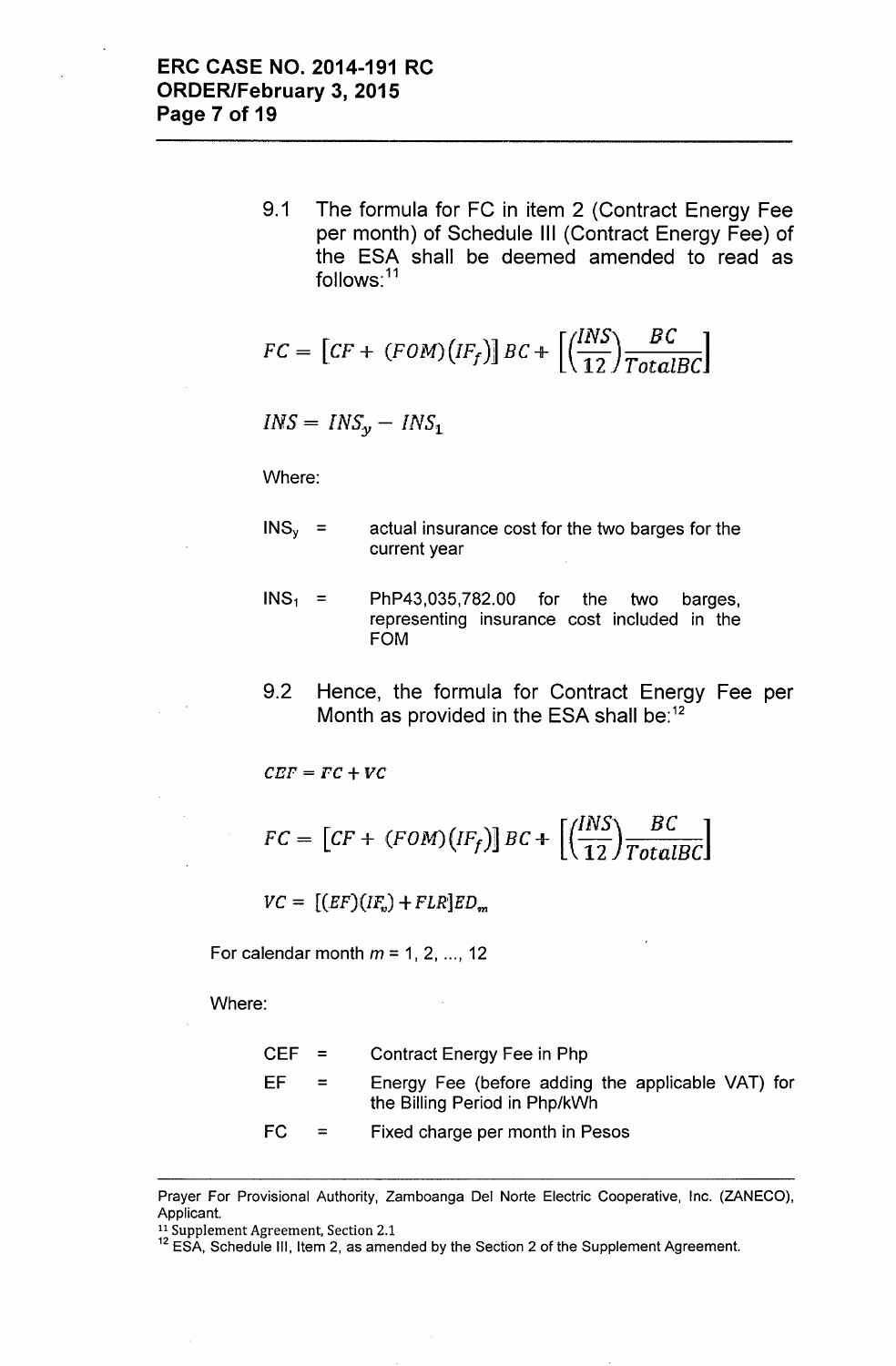- $VC = Variable charge per month in Pesos$
- CF = the Capacity fee in Php/kW/month for the current Contract Year
- FOM = Fixed O&M fee in Php/kW/month
- $IF<sub>f</sub>$  = Inflation factor for fixed O&M fee
- $BC =$  Billing Capacity in kW or 5,000 kW
- $INS = INS_v INS_1$

#### Where:

- $INS<sub>v</sub>$  = actual insurance cost for the two barges for the current year
- PhP43,035,782.00 for the two barges,  $INS<sub>1</sub>$  $=$ representing insurance cost included in the FOM

 $IF_v$  = Inflation factor for Energy Fee

- TotalBC= Total Billing Capacity for all Energy Supply Agreements entered into by Supplier which have achieved effectivity date and for the duration of such effectivity, as such terms and conditions are defined under the respective Energy Supply Agreements
- FLR = Fuel oil, lube oil and related fuel rate in Php/kWh
- **ED<sup>m</sup> =** The Sum of the hourly volumes of Contract Energy as found in the Contract Energy Schedule (or as revised by the Parties or by MSO/MSO RCC) for the Billing Period primarily associated with calendar month m (for example December 26-January 25 is associated with January) (and adjusted for transmission losses, if any, imputed by the transmission service provider if measured at a meter other than the Generator Metering Point), in kWh

The Fixed Charge ("FC") shall be proportionately adjusted if:

- a. The Contract Energy Delivery days in a Billing Period are less the total number of days in the Billing Period (to adjust to first and last Billing Periods of the ESA); and
- b. The non-delivery days (or fraction thereof) in any Billing Period caused by Allowed Downtime described under Section 8 of the ESA.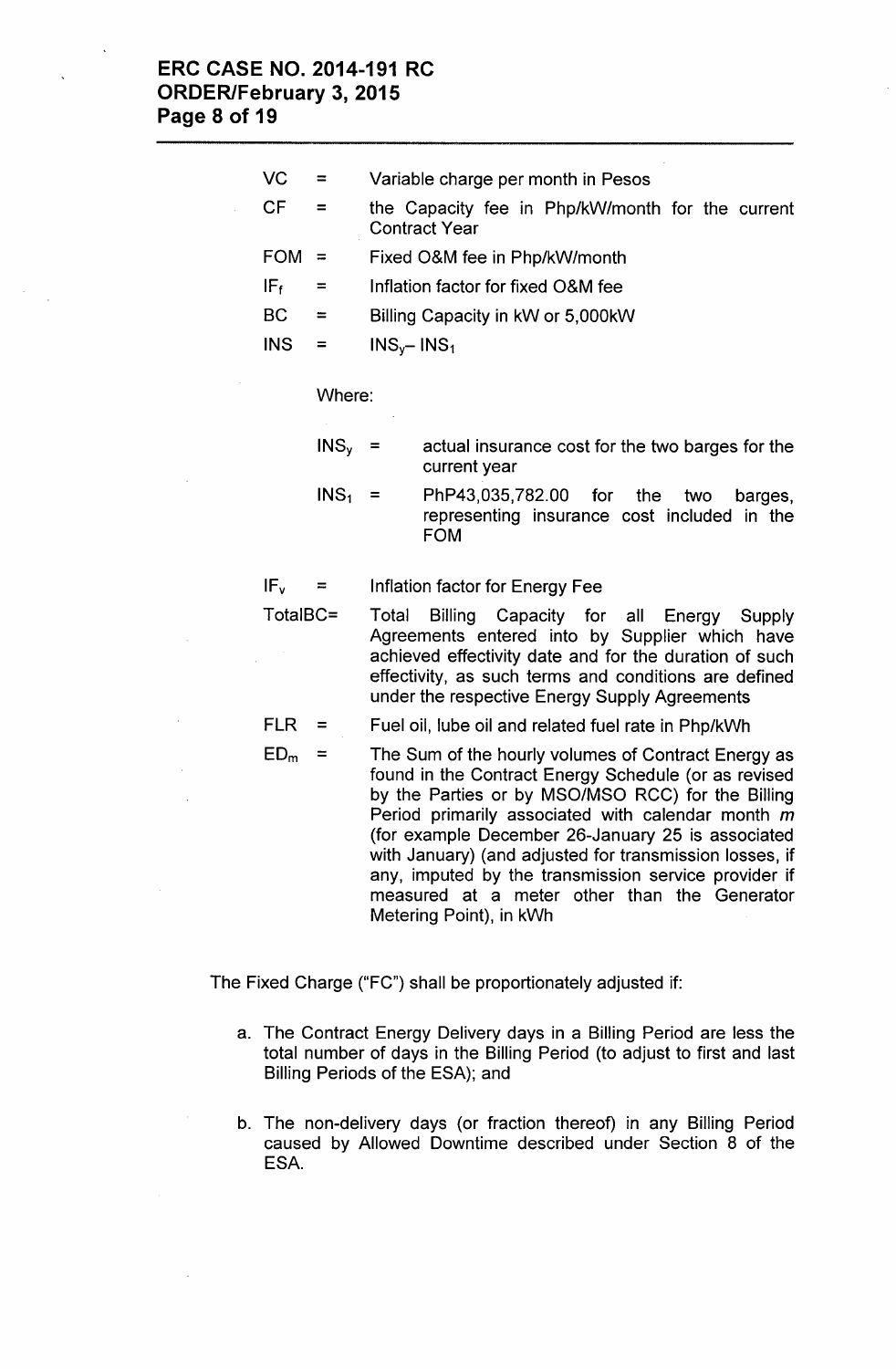9.3 Finally, the base indices in Item 3 (Inflation Factor) of Schedule III (Contract Energy Fee) of the ESA shall be deemed amended to read as follows:<sup>13</sup>

 $PCPI<sub>b</sub>$  = Philippine CPI of 126.4 as of June 2011

 $UCPI<sub>b</sub> = US CPU of 225.722 as of June 2011$ 

 $ECPI<sub>b</sub> = EURO CPI of 113.10 as of June 2011$ 

man for the lighter of the state  $JCPI_b$  = Japan CPI of 99.9 as of June 2011. The state of  $J_{\rm{max}}$  $\mathbf{r}$  $\mathcal{L}(\mathcal{C})$  ,  $\mathcal{L}(\mathcal{C})$  ,  $\mathcal{L}(\mathcal{C})$ 

- 10. Billing Capacity. In the event that TMI is required to reduce its installed capacity in order to remain compliant with Section 45 of the EPIRA, TMI shall have the right to reduce the Billing Capacity of ZAMSURECO I to the extent of the reduction required under Section 45 of the EPIRA, provided that, the reduction in the Billing Capacity of ZAMSURECO I shall not exceed its pro rata share in the total Billing Capacity of TMI in relation with other offtakers of TMI<sup>14</sup>;
- 11. Contract Energy. Under the ESA, TMI shall make available, on a monthly basis, the capacity of 5MW, to be delivered in accordance with the Schedule of Contract of Energy under the ESA;
- 12. Additional Energy. TMI may, at its option, make available to ZAMSURECO I such energy in excess of the contracted energy for which ZAMSURECO I shall be liable to pay the Additional Energy Fee consisting of variable and fixed charges pro-rated for the hours of delivery of the additional energy, subject to annual adjustments. The same formula for the Additional Energy Fee Rate under the ESA shall continue to be in effect;

<sup>&</sup>lt;sup>13</sup>Supplement Agreement, Section 2.3.

<sup>14</sup> Supplement Agreement, Clause 2.9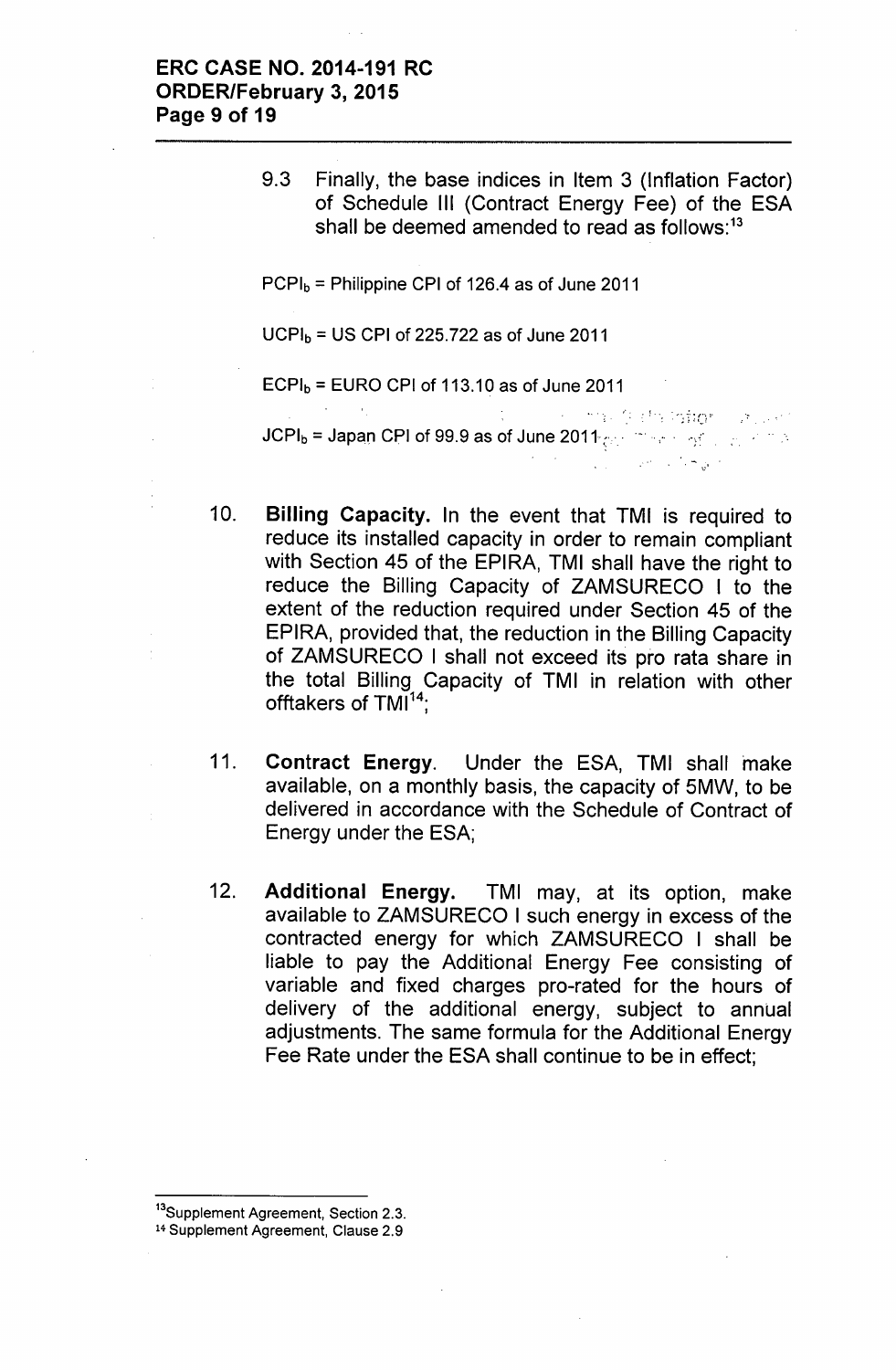- 13. Load Curtailment Adjustment. For Contract Energy subject of load curtailment, ZAMSURECO I shall pay the Load Curtailment Adjustment in lieu of the Capacity Fee component of the Contract Energy Fee. The same formula for the Load Curtailment Adjustment Rate under the ESA shall continue to be in effect;
- 14. Replacement Energy. TMI has the option but not the obligation to source replacement or alternative supply from its own back-up facility and/or any third party to supply all or part of the Contract Energy;
- 15. Security Deposit. Before the commencement of the second (2<sup>nd</sup>) Contract Year and each Contract Year thereafter, ZAMSURECO I shall provide TMI a Renewal Security Deposit in the form of a Standby Letter of Credit in an amount equivalent to the estimated average one month Invoice projected for the next twelve (12) months as agreed by TMI and ZAMSURECO I or, in case of disagreement, in an amount equal to the highest Invoice issued by TMI to ZAMSURECO I in the twelve (12) months immediately preceding the Commencement of such Contract Year:<sup>15</sup>
- 16. Application Costs. The Supplement Agreement provides that ZAMSURECO I shall bear the costs of all filing fees, costs of publication, legal fees and similar costs arising from the preparation and filing of the instant application $16$ ;
- 17. The extension of the Contract Term under the Supplement Agreement and the implementation thereof will redound to the benefit of ZAMSURECO I's consumers which may otherwise be forced to bear the cost of 5MW purchased from the Interim Mindanao Electricity Market (IMEM) or to suffer a corresponding amount of brownouts. In undertaking the extension of the ESA under the Supplement to the ESA, ZAMSURECO I seeks to comply with its obligation of providing stable and continuous power supply, pursuant

<sup>&</sup>lt;sup>15</sup>ESA, Clause 6.1.2, as amended by Section 2.4 of the Supplemental Agreement. 16 Supplement Agreement, Section 2.7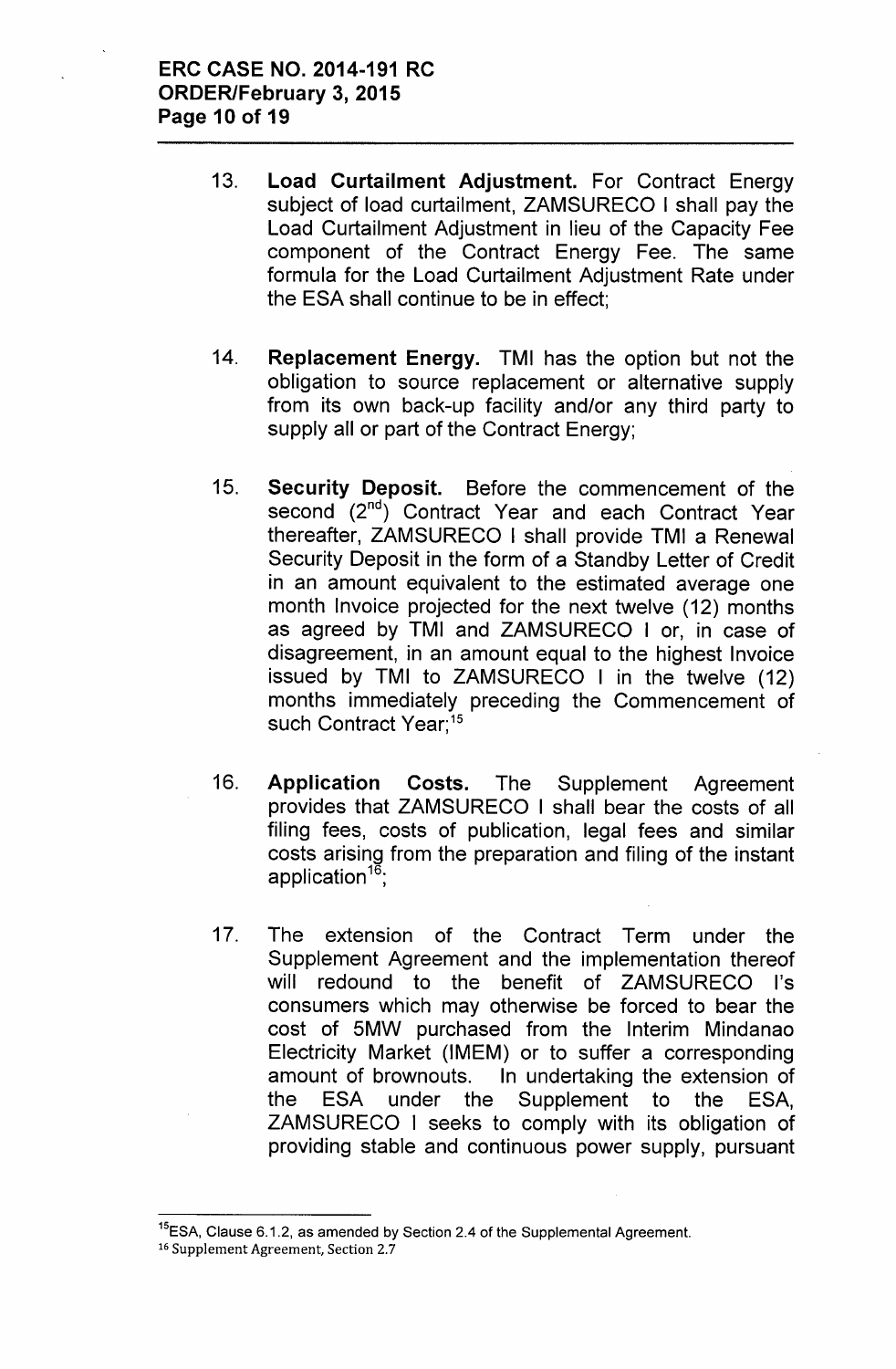to the Department Circular No. DC 2012-03-004 dated March 19, 2012 of the Department of Energy (DOE);

## **SUBMISSIONS**

- 18. In support of the instant application and in compliance with Rule 20 (B) of the ERC Rules of Practice and Procedure, it submits the following additional documents:
	- a. Board of Investments (BOI) Certificate of Registration of TMI (Annex "H" of the joint application);
	- b. Environmental Compliance Certificate (ECC) issued by the Department of Environment and Natural Resources (DENR) to TMI (Annex "I" of the joint application);
	- c. Certification dated November 25, 2014 issued by the National Grid Corporation of the Philippines (NGCP) (Annex "J" of the joint application);
	- d. Certificate of Compliance (COC) issued by the Energy Regulatory Commission (ERC) to TMI (Annex "K" of the joint application);
	- e. Relevant Technical and Economic Characteristics of TMI's Power Barges (Annex "L" of the joint application);
	- f. Sources of Funds/Financial Plans (Annex "M" of the joint application);
	- g. Purchased Power Rate (Annex "N" of the joint application);
	- h. Cash Flow (Annex "0" of the joint application);
	- i. Financial Model (Annex "P");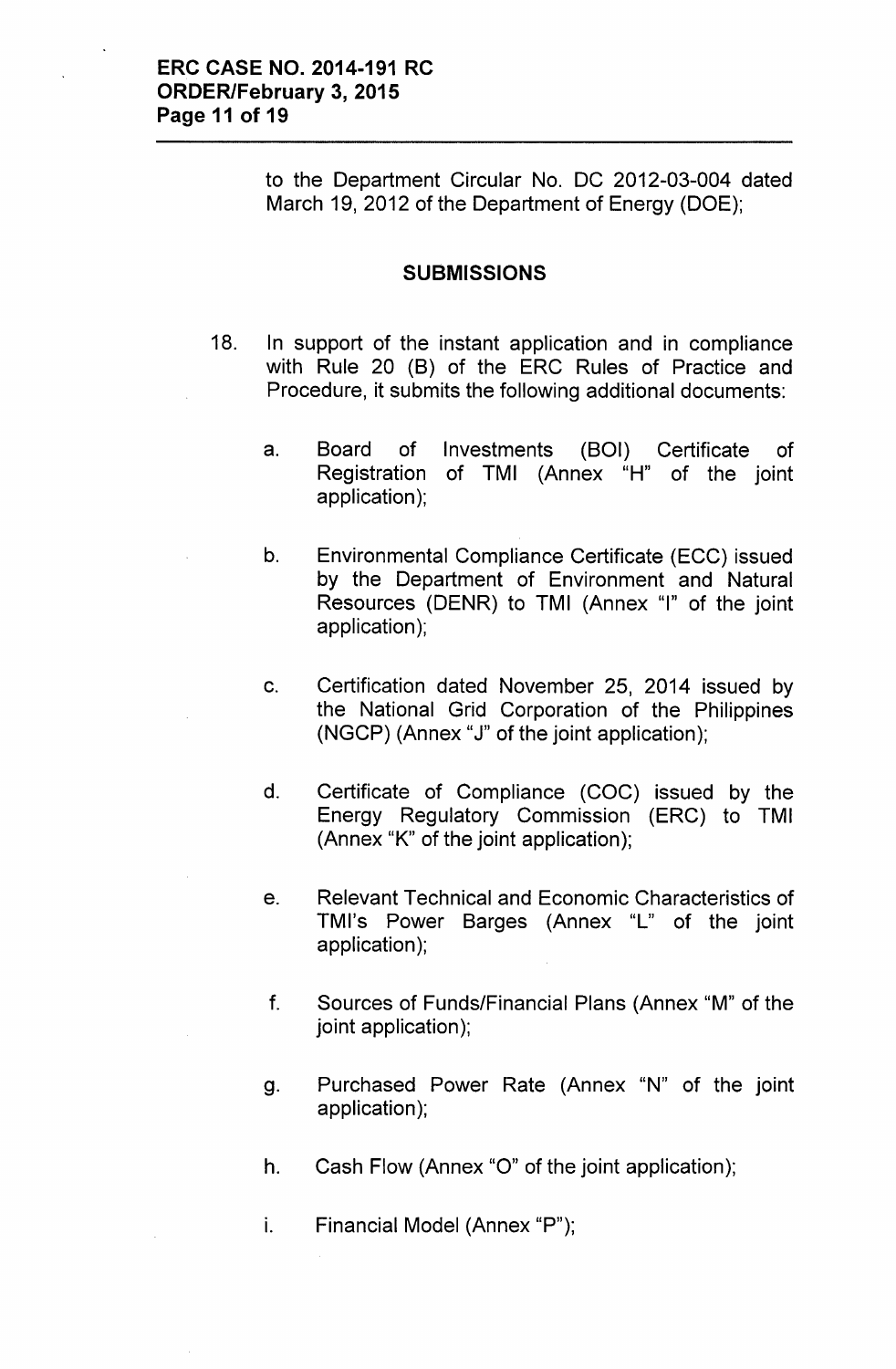- j. Fuel Procurement Process of TMI (Annex "Q" of the joint application);
- k. Transmission Service Agreement (TSA) executed between ZAMSURECO I and NGCP (Annex "R" of the joint application);
- I. Certification from PSALM of the insufficiency of its supply to meet ZAMSURECO I's requirements (Annex "S" of the joint application); and
- m. Procurement Process of ZAMSURECO I (Annex "T" of the joint application);
- 19. In further compliance with the requirements of the Commission, they considered several scenarios and derived a Rate Impact Simulation based on the said scenarios, which is attached to the joint application as Annex "U" and may be summarized as follows:

| Year | <b>Scenario</b><br>without<br>TMI*<br>PhP/kWh | <b>Scenario with</b><br>TMI<br>PhP/kWh | Increase/<br>(Decrease)<br>PhP/kWh | <b>Supply</b><br><b>Deficiency</b><br>without<br>TMI<br>(kw) | <b>Supply</b><br><b>Deficiency</b><br>with TMI<br>(kw) |
|------|-----------------------------------------------|----------------------------------------|------------------------------------|--------------------------------------------------------------|--------------------------------------------------------|
| 2015 | 4.5044                                        | 4.7458                                 | .2414                              | (12, 261)                                                    | (7, 261)                                               |
| 2016 | 4.6634                                        | 5.0147                                 | .3513                              | (9,446)                                                      | (4, 446)                                               |
| 2017 | 4.7420                                        | 4.8657                                 | .1237                              | (15, 604)                                                    | (10, 604)                                              |

## MOTIONS FOR PROVISIONAL AUTHORITY AND CONFIDENTIAL TREATMENT OF INFORMATION

- 20. They move for the issuance of a provisional approval of the Supplement Agreement, pending trial on the merits thereof, upon the following reasons:
	- a. Mindanao Power Crisis. The power shortage in Mindanao has remained a critical problem for ZAMSURECO I which continues to suffer rotating brownouts in the grid. A bilateral agreement, such as the Supplement Agreement, will significantly aid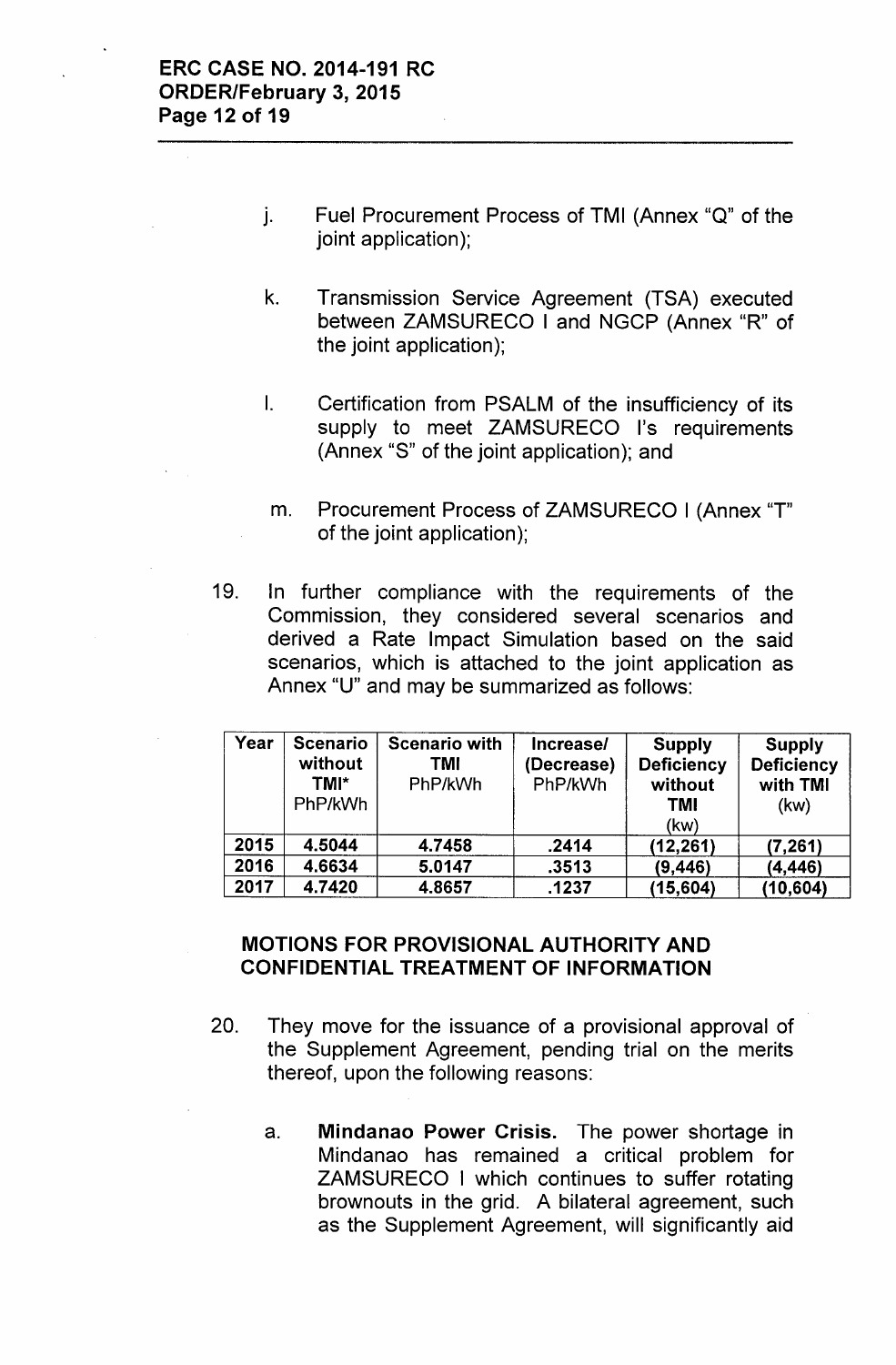ZAMSURECO I in minimizing or even eliminating the rotating brownouts in its franchise area which has had a debilitating impact upon the local economy;

- b. Insufficiency of NPC/PSALM Supply. The reduction of the NPC/PSALM CSEE capacity from ZAMSURECO I's portfolio renders imperative a bilateral supply contract to answer for the equivalent capacity, lest ZAMSURECO I be compelled to resort to the unpredictable and expectedly higher prices in the IMEM or worse, be curtailed for insufficient contracted capacity; and
- c. Continuing Demand Growth. As illustrated in its DDP, ZAMSURECO I is expecting a growth in the total demand of its end-users so that, coupled with reduction of the NPC/PSALM capacity, there is a wide supply gap that urgently needs to be filled. Without the Supplement Agreement, ZAMSURECO I will be incapable of satisfying the electricity requirements of its end-users who must be forced to suffer brownouts resulting from its curtailment;
- 21. Considering the foregoing, they request the Commission for the provisional approval of the ESA, as amended by the Supplement Agreement to enable ZAMSURECO I to draw under the said agreement. This will avoid the power interruptions which have caused irreversible losses upon economic productivity within its franchise area. The Affidavit in support of the prayer for the issuance of Provisional Authority is attached to the joint application as Annex "V";
- 22. Under Section 13 of the ESA, each Party undertook to keep in strict confidence and not to disclose to any third party any and all Confidential Information of the other Party;
- 23. Under Rule 4 of the ERC Rules, the Commission may, upon request of a party and determination of the existence of conditions which would warrant such remedy, treat certain information submitted to it as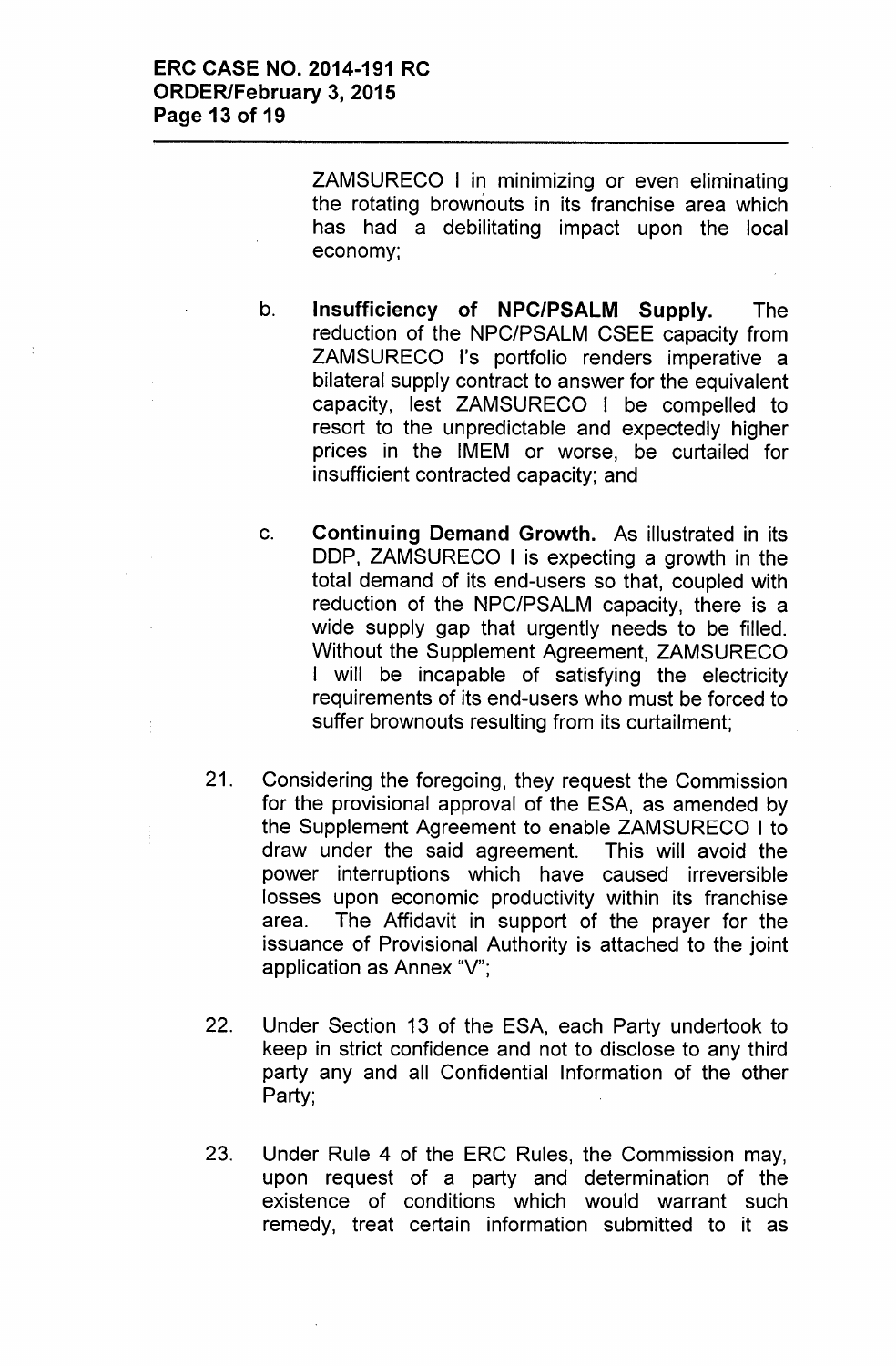confidential. Pursuant to its undertaking, ZAMSURECO I and TMI move that Annexes "M", "N", "O", "P", and "Q" not be disclosed and be treated as confidential documents in accordance with Rule 4 of the ERC Rules and accordingly, not be disclosed to persons other than the officers and staff of the Commission, as necessary. These documents contain certain non-public information, data and calculations involving business operations and financial trade secrets reflecting TMI's investment and business calculations;

- 24. They submitted one (1) copy of Annexes "M", "N", "0", "P" and "Q" in a sealed envelope, with the envelope and each page of the document stamped with the word "Confidential"; and
- 25. They pray that the Commission:
	- a. Issue an Order treating Annexes "M", "N", "O", "P" and "Q" and the information contained therein as confidential, directing their non-disclosure to persons other than the officers and staff of the Commission, pursuant to Rule 4 of the ERC Rules, and prescribing the guidelines for the protection thereof;
	- b. Pending trial on the merits, provisionally approve the ESA, as amended by the Supplement Agreement, effective January 7, 2015; and
	- c. After trial on the merits, approve with finality the ESA, as amended by the Supplement Agreement, including the rates, Security Deposit and Application Costs which shall be for the account of ZAMSURECO I.

Finding the said joint application to be sufficient in form and in substance with the required fees having been paid, the same is hereby set for jurisdictional hearing, pre-trial conference, expository presentation and evidentiary hearing on March 10, 2015 (Tuesday) at nine 0' clock in the morning (9:00 A.M.) at ZAMSURECO I's Principal Office, Gov. Vicente M. Cerilles St., Pagadian City, Zamboanga Del Sur.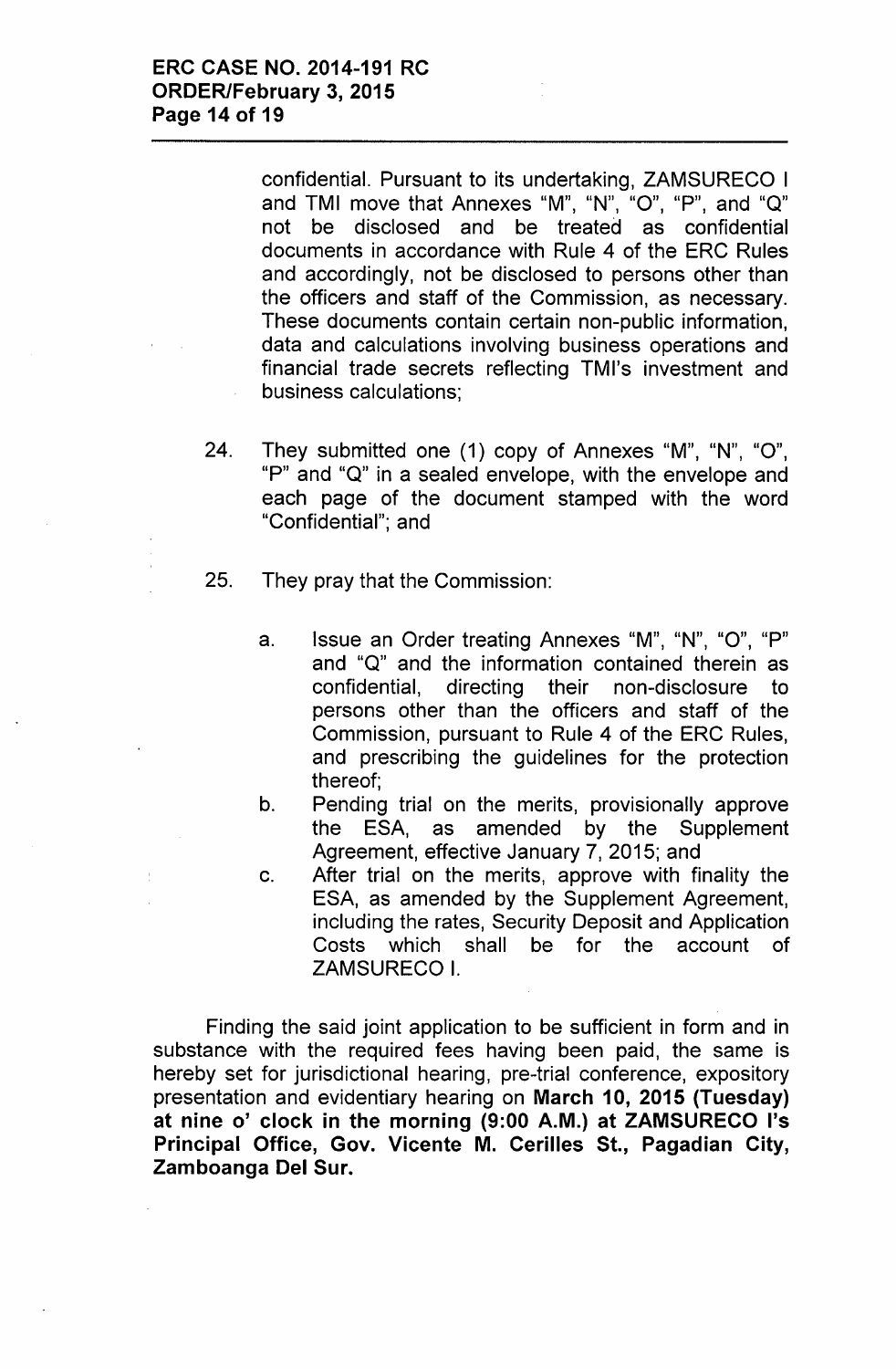ZAMSURECO I and TMI are hereby directed to cause the publication of the attached Notice of Public Hearing, at their own expense, twice (2x) for two (2) successive weeks in two (2) newspapers of general circulation in the Philippines, with the date of the last publication to be made not later than ten (10) days before the date of the scheduled initial hearing. They are also directed to inform the consumers within ZAMSURECO I's franchise area, by any other means available and appropriate, of the filing of the instant joint application, its reasons therefor, and of the scheduled hearing thereon.

Let copies of the joint application, this Order and the attached Notice of Public Hearing be furnished the Office of the Solicitor General (OSG), the Commission on Audit (COA), and the Committees on Energy of both Houses of Congress. They are hereby requested, if they so desire, to send their duly authorized representatives at the scheduled hearing.

Likewise, let copies of this Order and the attached Notice of Public Hearing be furnished the Offices of the Governors of Zamboanga del Sur and Misamis Occidental and the Mayors of the Municipalities within the franchise area of ZAMSURECO I for appropriate posting thereof on their respective bulletin boards.

ZAMSURECO I and TMI are hereby directed to furnish all those making requests therefor with copies of the joint application and its attachments, subject to reimbursement of reasonable photocopying costs.

On the date of the initial hearing, ZAMSURECO I and TMI must submit to the Commission their written Compliance with the jurisdictional requirements attaching therewith, methodically arranged and duly marked, the evidences on the actual posting and publication of the Notice of Public Hearing consisting of certifications issued to that effect, signed by the aforementioned Governors, Mayors or their duly authorized representatives, bearing the seals of their offices, and the affidavits of the Editors or Business Managers of the newspapers where the said Notice of Public Hearing were published together with the complete issues of the said newspapers, and such other proofs of compliance with the requirements of the Commission.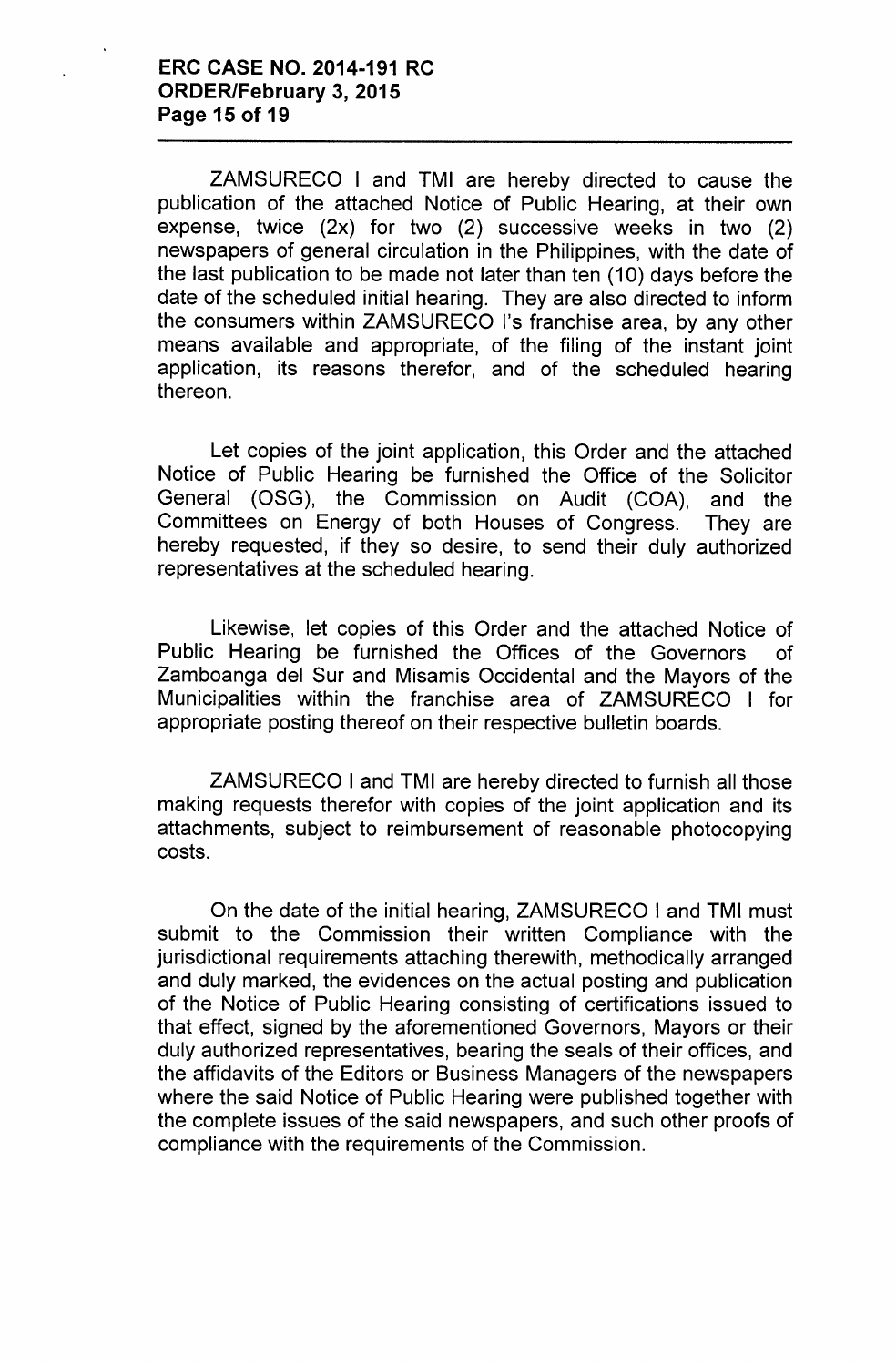ZAMSURECO I, TMI and all other interested parties are directed to submit, at least five (5) days before the date of initial hearing and pre-trial conference, their respective Pre-trial Briefs containing, among others:

- (a) a summary of admitted facts and proposed stipulation of facts;
- (b) the issues to be tried or resolved;
- (c) the documents or exhibits to be presented, stating the purposes thereof and proposed markings therefor; and
- (d) the number and names of the witnesses, with their written testimonies in an individual affidavit form, to be attached to the Pre-trial Brief.

Failure of ZAMSURECO I and TMI to submit the required Pre-Trial Brief and Judicial Affidavits of their witnesses within the prescribed period shall be a ground for cancellation of the scheduled hearing, and the resetting of which shall be six (6) months from said date of cancellation.

As part of the pre-trial conference, ZAMSURECO I and TMI must also be prepared to make an expository presentation of their joint application, aided by whatever communication medium that they may deem appropriate for the purpose, in order to put in plain words and explain, for the benefit of the consumers and other concerned parties, what the joint application is all about and the reasons and justifications being cited in support thereof.

## SO ORDERED.

Pasig City, February 3, 2015.

FOR AND BY AUTHORITY OF THE COMMISSION:

 $\cup$ Jerard A. Clear ZENAIDA G. CRUZ-DUCUT Chairperson,.,J *"i*

is b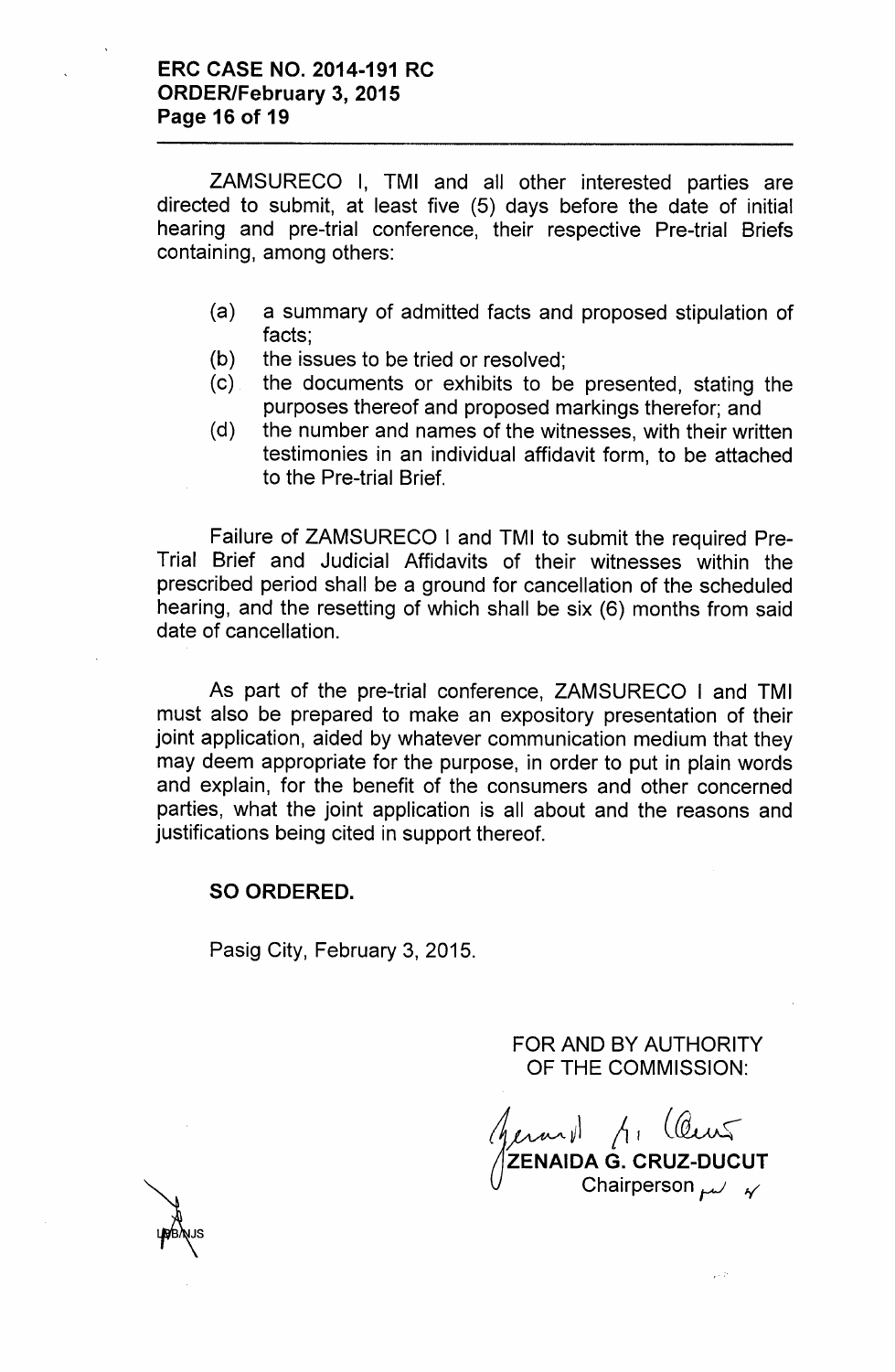#### Copy Furnished:

- 1. Atty. Ditas A. Lerios-Amboy LERIOS-AMBOY PINGOL & GONZALES LAW OFFICES Counsel for ZAMSURECO I Units 1609-1610, Tycoon Centre, Pearl Drive, Ortigas Center, Pasig City
- 2. Attys. Roy Enrico C. Santos & Zann Paolo L. Pacificador &Maria Theresa L. Ventura-Pugeda PUYAT, JACINTO & SANTOS Counsel for TMI 5th & 12th Floors, VGP Center, 6772 Ayala Avenue, Makati City
- 3. Zamboanga del Sur Electric Cooperative, Inc. (ZAMSURECO I) Gov. Vicente M. Cerilles St. Pagadian City, Zamboanga Del Sur
- 4. Office of the Solicitor General 134 Amorsolo Street, Legaspi Village Makati City, Metro Manila
- 5. Commission on Audit Commonwealth Avenue Quezon City, Metro Manila
- 6. Senate Committee on Energy GSIS Bldg. Roxas Blvd., Pasay City Metro Manila
- 7. House Committee on Energy Batasan Hills, Quezon City, Metro Manila
- 8. Office of the President Philippine Chamber of Commerce and Industry (PCCI) 3<sup>rd</sup> Floor, ECC Building, Sen. Gil Puyat Avenue Makati City
- 9. Office of the Provincial Governor Zamboanga del Sur
- 10. Office of the Provincial Governor Misamis Occidental
- 11. Office of the Municipal Mayor Tambulig, Zamboanga del Sur
- 12. Office of the Municipal Mayor Molave, Zamboanga del Sur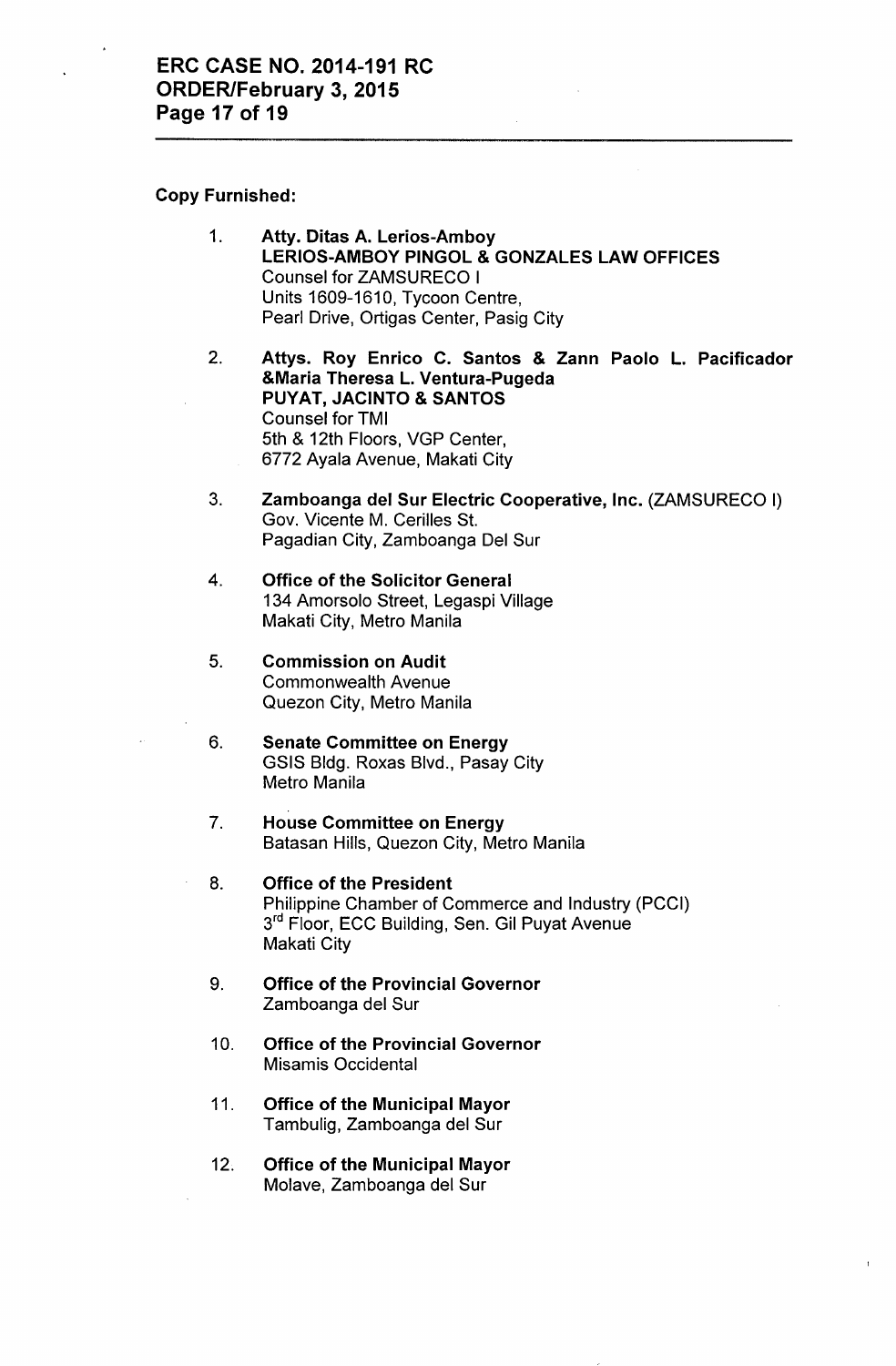- 13. **Office of the Municipal Mayor** Dumingag, Zamboanga del Sur
- 14. **Office of the Municipal Mayor** Mahayag, Zamboanga del Sur
- 15. **Office of the Municipal Mayor** Josefina, Zamboanga del Sur
- 16. **Office of the Municipal Mayor** Aurora, Zamboanga del Sur
- 17. **Office of the Municipal Mayor** Ramon Magsaysay, Zamboanga del Sur
- 18. **Office of the Municipal Mayor** Suminot, Zamboanga del Sur
- 19. **Office of the Municipal Mayor** Tukuran, Zamboanga del Sur
- 20. **Office of the Municipal Mayor** Labangan, Zamboanga del Sur
- 21. **Office of the Municipal Mayor** Dumalinao, Zamboanga del Sur
- 22. **Office of the Municipal Mayor** Tigbao, Zamboanga del Sur
- 23. **Office of the Municipal Mayor** San Pablo, Zamboanga del Sur
- 24. **Office of the Municipal Mayor** Guipos, Zamboanga del Sur
- 25. **Office of the Municipal Mayor** San Miguel, Zamboanga del Sur
- 26. **Office of the Municipal Mayor** Lapuyan, Zamboanga del Sur
- 27. **Office of the Municipal Mayor** Margosatubig, Zamboanga del Sur
- 28. **Office of the Municipal Mayor** Margosatubig, Zamboanga del Sur
- 29. **Office of the Municipal Mayor** Vincenzo Sagun, Zamboanga del Sur